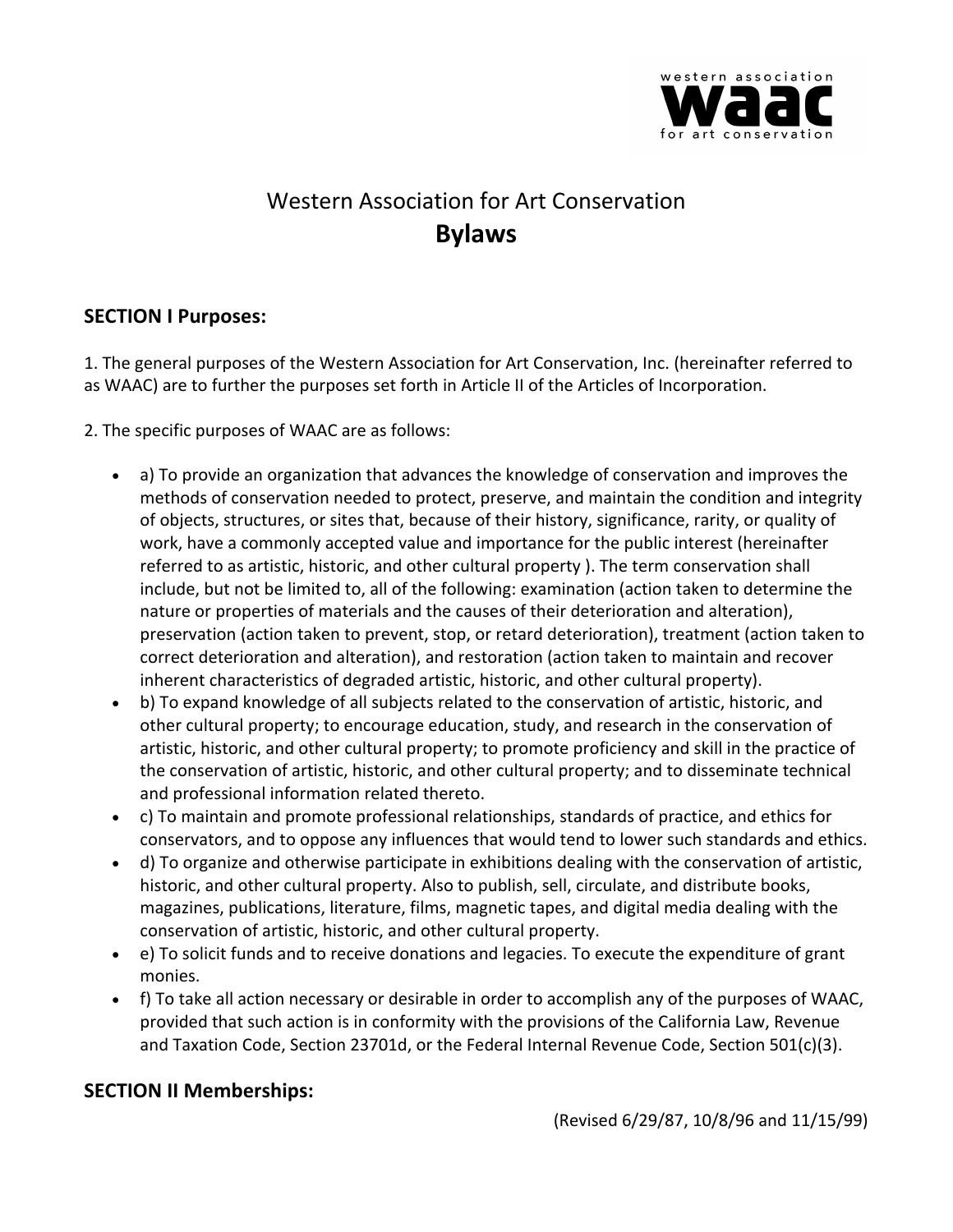

1. There shall be two classes of members: INDIVIDUAL MEMBERS and MEMBER INSTITUTIONS.

#### INDIVIDUAL MEMBERS

- a) Any person who has an interest in the purposes for which WAAC is organized shall be eligible as an INDIVIDUAL MEMBER.
- b) Although specifically a regional organization for the Western United States of America including Hawaii and Alaska, any individual may become a member, regardless of location or national boundary.
- c) An INDIVIDUAL MEMBER shall have the right to stand for office, vote, attend meetings, participate in discussion, serve on committees, and receive the *WAAC Newsletter* and the WAAC Membership Directory.

#### MEMBER INSTITUTIONS

- a) Any corporate body, organization, or association that has an interest in the purposes for which WAAC is established shall be eligible as a MEMBER INSTITUTION, regardless of geographic location.
- b) A MEMBER INSTITUTION shall receive the *WAAC Newsletter* and the WAAC Membership Directory. A MEMBER INSTITUTION is not eligible to stand for office, vote, or attend the general meeting.

2. Dues of each class of membership or assessments may be determined by the Board of Directors. Such dues or assessments will be limited to meet the goals of WAAC and will be reasonable and proper. Such dues or assessments will be used to carry out the general purposes defined in Section I. Funds accumulated from these dues or assessments or from grants, gifts, or bequests made specifically to WAAC will be held in an account and will be administered by the Secretary/Treasurer of WAAC.

3. Failure by an INDIVIDUAL MEMBER or a MEMBER INSTITUTION to pay annual dues will result in being dropped from the membership list.

#### **SECTION III Directors and Officers:**

1. The Board of Directors shall consist of the following ten individuals: President, Vice President, four Members-at-Large, Secretary, Treasurer, Membership Secretary, and Editor of the WAAC Newsletter. The Secretary, Membership Secretary and Newsletter Editor are non-voting Board members. The management and control of WAAC shall be vested in the Board of Directors

2. The Vice President will be elected by the general membership from among the INDIVIDUAL MEMBERS of WAAC, to hold office for a term ending at the general meeting and/or until the successor is elected and qualified. After a term of one year, the Vice President will assume the office of President for a one-year term. The positions of Secretary, Treasurer and Membership Secretary will be appointed

(Revised 6/29/87, 10/8/96 and 11/15/99)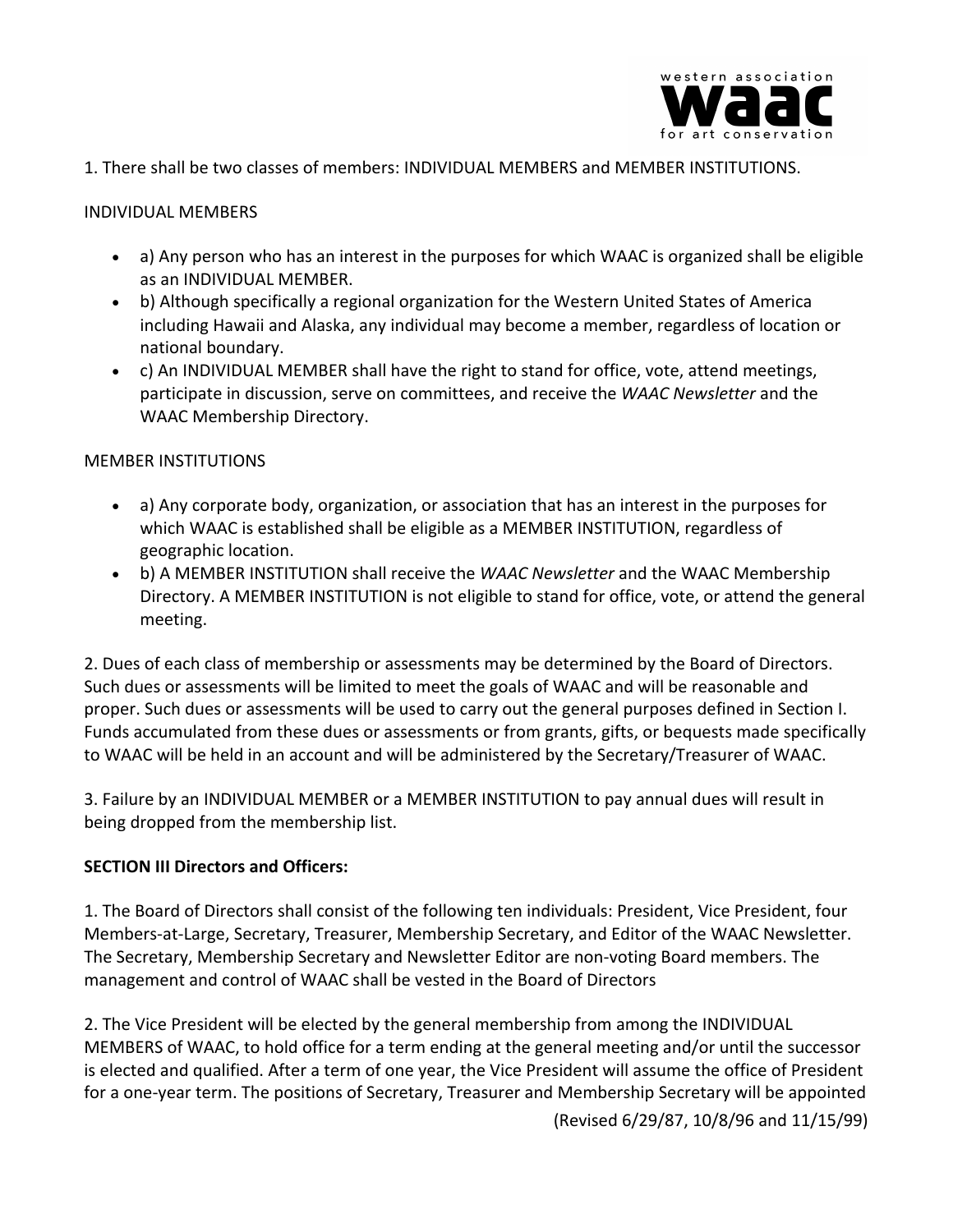

by the President for a term of one year, beginning on the first day of January after the President assumes office. The positions of Secretary, Treasurer and Membership Secretary may be held by one, two or three people. Individuals holding the offices of Secretary, Treasurer and/or Membership Secretary may be reappointed by successive Presidents indefinitely. The Editor of the WAAC Newsletter will be appointed by the Board of Directors and shall have no specified term.

3. The Members-at-Large of WAAC will be elected by the general membership from among the INDIVIDUAL MEMBERS of WAAC. A Member-at-Large will hold office for a two-year term. At each annual election of Board members, two new Members-at-Large will be elected, the terms of the two individuals who have served as Members-at-Large for two years will end, and the terms of the two individuals who have served as Members-at-Large for one year will continue for a second year.

4. In order to ensure the independence of WAAC and to further stimulate a wider participation of individuals from all areas of practice, no more than three members of the Board of Directors may come from a single institution or private organization.

5. All officers of WAAC shall have such duties as customarily pertain to their respective offices:

- a) The President shall be responsible to WAAC for general administration, appointment, definition of established policy, and supervision of all activities. The President should chair the general meetings. The President also shall have the general authority to appoint officers and directors whose positions have been vacated by resignation, death, or other personal reasons, as the President deems necessary, to conduct the affairs of WAAC. Such appointments will remain in effect until the next election.
- b) The Vice President shall succeed the President in the event that the President s office is vacated. The Vice President shall be responsible to the President, and shall assist in the arrangements for the general meeting. The Vice President also shall coordinate the election of officers, including recommending a list of Nominating Committee members to the Board.
- c) The Secretary shall be responsible for the records, minutes at meetings, general correspondence, membership mailings, and the distribution of special publications and back issues, and other duties as may be appointed from time to time by the President. The Secretary may have access to the WAAC accounts, at the discretion of the Treasurer.
- d) The Treasurer shall be responsible for the accounts of dues and monies, and other duties as may be appointed from time to time by the President. The Treasurer shall prepare a Treasurer Report for publication in the WAAC Newsletter whenever deemed appropriate by the Board. Because the California Secretary of State requires that one member of WAACA • s Board of Directors be a resident of the State of California, the WAAC Treasurer must be a resident of the State of California, unless that residency requirement has been fulfilled by the Secretary or an elected Board Member.
- e) The Membership Secretary shall be responsible for maintaining the membership list, preparing a Membership Report for publication in the WAAC Newsletter, preparing mailing labels, and preparing the annual Membership Directory.

(Revised 6/29/87, 10/8/96 and 11/15/99)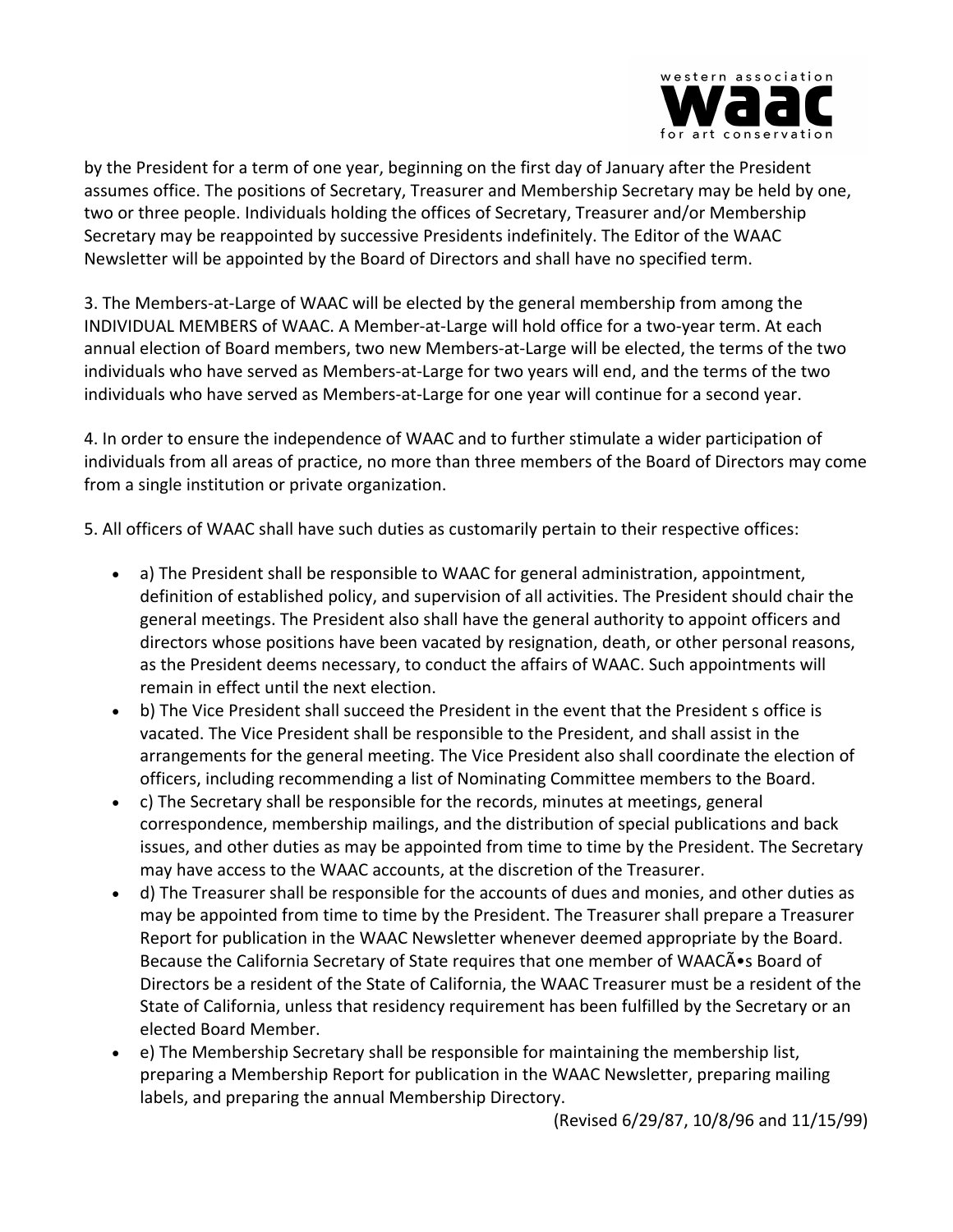

• f) The Editor of the *WAAC Newsletter* shall be responsible for all duties involved with the coordination of the Regional Reporters, establishment of thematic topics for the articles in the Newsletter, and the publication and distribution of same.

6. In the event that the President shall find it impossible for any reason to complete the elected term of office, the President shall submit a letter of resignation to the Board. The Vice President shall assume the title and duties of the President upon receipt by the Board of such a letter and shall hold that position for the duration of that term. The Vice President shall then be known as the Acting President. Keeping within the normal rotation of officers, the Acting President shall become President at the next election for the following term. During the partial term in which the Vice President becomes Acting President, the Board shall appoint a Member-at-Large as Acting Vice President who would hold that office until the next election.

#### **SECTION IV Meetings:**

1. One general meeting of WAAC will be held annually at a time and place recommended to the Board of Directors by the President. The time and place will be announced to the membership in writing not less than 30 days in advance of such meeting by the President. Only INDIVIDUAL MEMBERS actually present may vote at the meeting.

2. Special meetings may be called by the President by writing to all members of WAAC, giving no less than 30 days notice of such meetings. All members may vote by proxy at a special meeting whose agenda has been circulated to the membership. Any vote carried out by mail shall be decided upon the basis of responses and not a majority of the paid membership. A 66% majority of the response will carry a motion, regardless of the numerical total of the vote. The duration of the mail vote shall be 30 days, after which the issue(s) in question are considered dispatched.

3. The Board of Directors will meet no less than two times a year for the purpose of administering the needs of WAAC.

## **SECTION V Elections:**

1. The Nominating Committee of three INDIVIDUAL MEMBERS appointed by the Board of Directors shall select a slate of candidates for the positions of Vice President and Members-at-Large. Nominations from the general membership may also be submitted to the Nominating Committee in writing, provided that they be so submitted no less than 90 days prior to the general meeting. The criteria for submitting a name for a nomination shall be: nominee must be a current member, nominee accepts nomination, and nominee is known to adhere to the specific purposes of WAAC as stated in Section I, 2. It shall be the responsibility of the Nominating Committee to strive to offer a slate of candidates that reflects the regional distribution of members to the extent possible among qualified nominees.